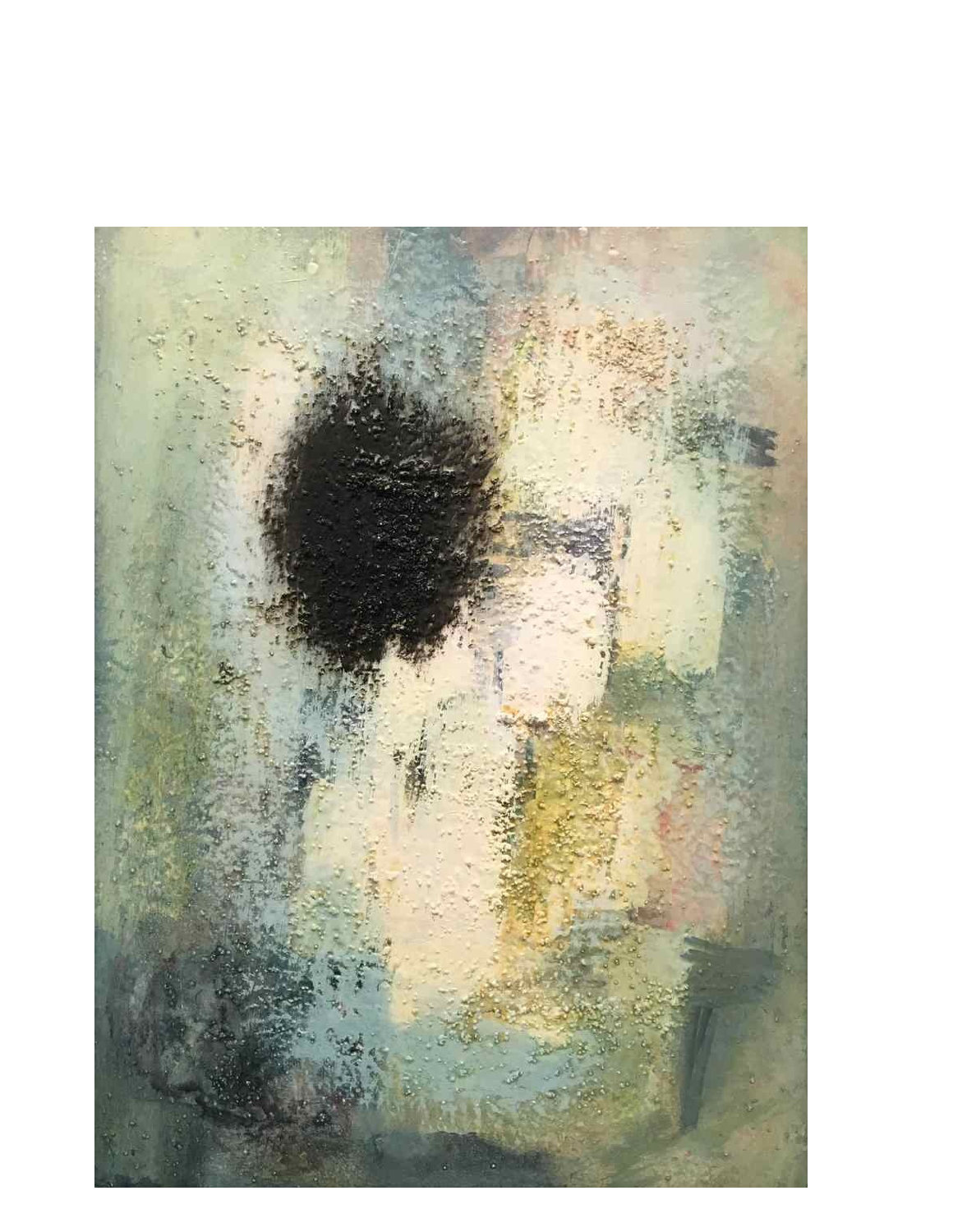Egon Adler (Ger./Czech./Am., 1892 - 1963) Untitled (Abstraction), ca. 1960 Oil and sand on Masonite 24 x 18 inches (framed 26 x 20 inches)

Estate stamped on reverse.

#13307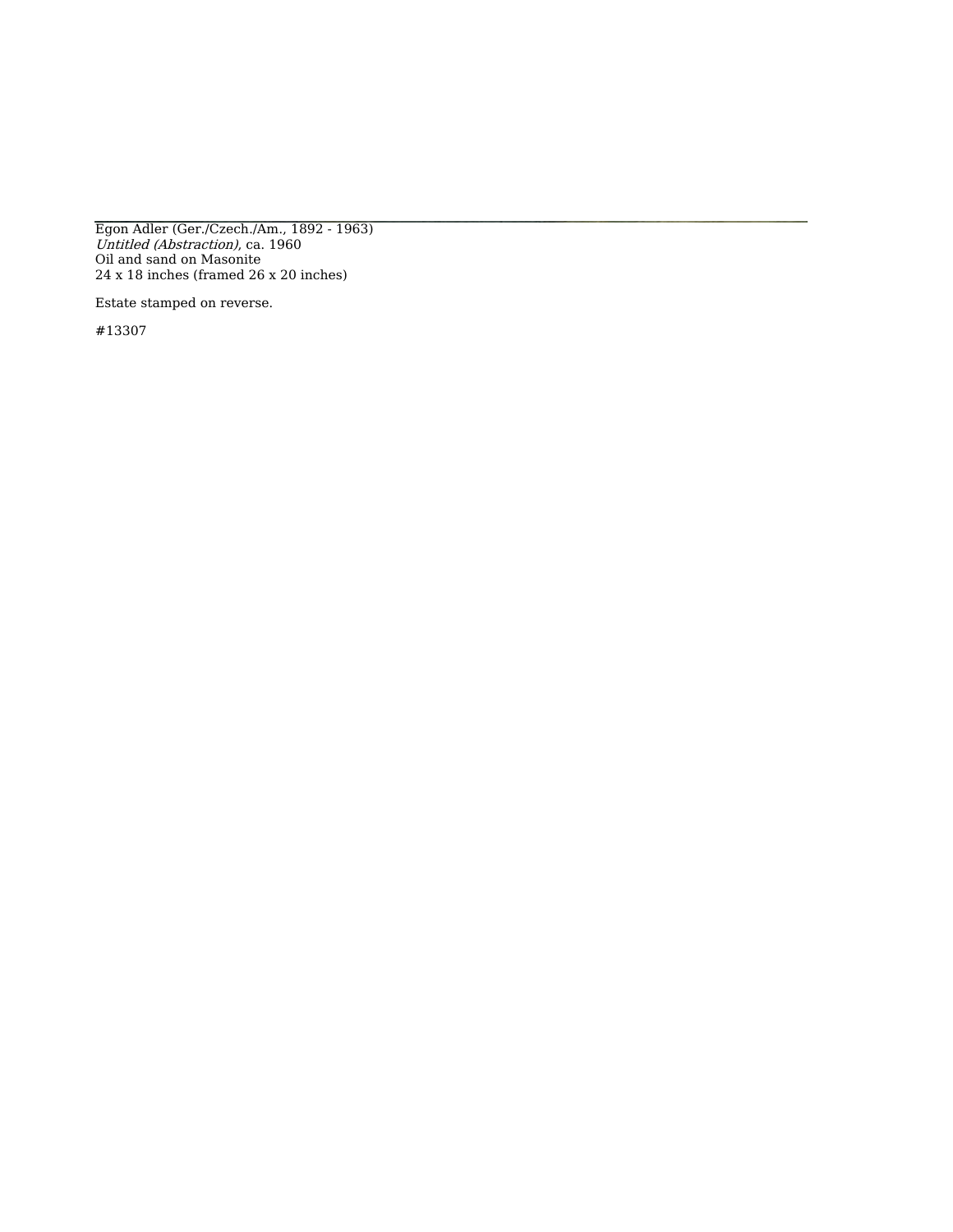